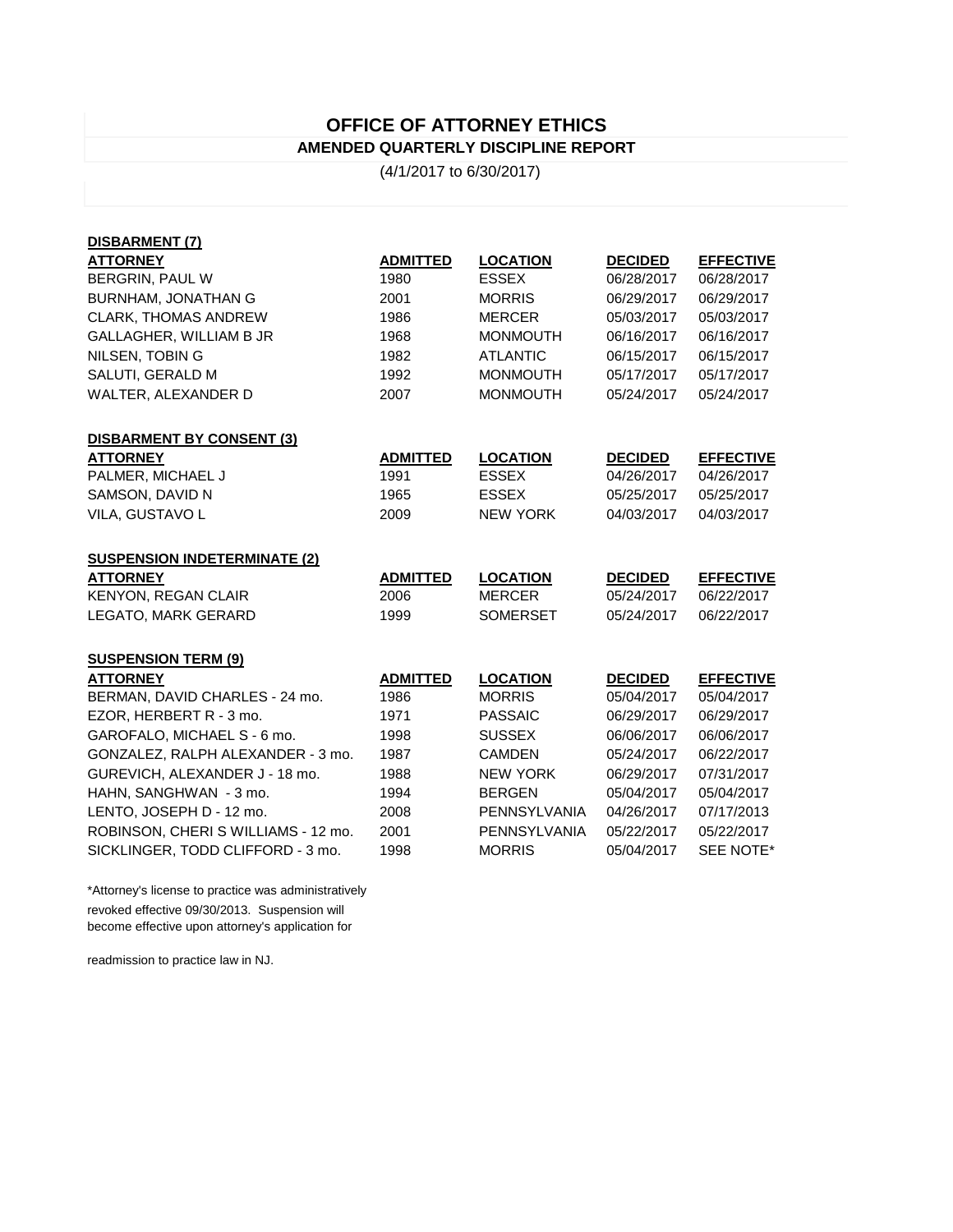| <b>CENSURE (10)</b>              |                 |                   |                |                     |
|----------------------------------|-----------------|-------------------|----------------|---------------------|
| <b>ATTORNEY</b>                  | <b>ADMITTED</b> | <b>LOCATION</b>   | <b>DECIDED</b> | <b>EFFECTIVE</b>    |
| CLAUSEN, PAUL FRANKLIN           | 1982            | <b>HUNTERDON</b>  | 06/21/2017     | 06/21/2017          |
| DE LELLO, SALVATORE              | 1983            | <b>MIDDLESEX</b>  | 06/21/2017     | 06/21/2017          |
| DE SEVO, ALEXANDER RALPH         | 1994            | <b>MONMOUTH</b>   | 04/05/2017     | 04/05/2017          |
| DUSINBERRE, JOHN R               | 1974            | <b>ESSEX</b>      | 04/05/2017     | 04/05/2017          |
| MANGANELLO, CHRISTOPHER MICHAEL  | 1998            | <b>GLOUCESTER</b> | 05/19/2017     | 05/19/2017          |
| MC DONALD, ANDREW T              | 2000            | LOUISIANA         | 06/01/2017     | 06/01/2017          |
| STOLZ, J ELLIOT                  | 1990            | <b>HUNTERDON</b>  | 06/01/2017     | 06/01/2017          |
| WERNER, EDWARD G                 | 1989            | <b>COLORADO</b>   | 06/15/2017     | 06/15/2017          |
| WINTERS, WILLIAM S               | 1993            | <b>MIDDLESEX</b>  | 04/06/2017     | 04/06/2017          |
| ZIELYK, ANDREY V                 | 1986            | <b>MORRIS</b>     | 06/15/2017     | 06/15/2017          |
| <b>PUBLIC REPRIMAND (9)</b>      |                 |                   |                |                     |
| <b>ATTORNEY</b>                  | <b>ADMITTED</b> | <b>LOCATION</b>   | <b>DECIDED</b> | <b>EFFECTIVE</b>    |
| ALLEGRA, PETER A                 | 1980            | <b>MONMOUTH</b>   | 06/02/2017     | 06/02/2017          |
| <b>BASHIR, MUHAMMAD</b>          | 1987            | <b>UNION</b>      | 06/15/2017     | 06/15/2017          |
| FISCHER, DENISE TAMARA           | 1987            | <b>FLORIDA</b>    |                | 5/4/2017 05/04/2017 |
| MARAGO, PASQUALE                 | 2009            | <b>SOMERSET</b>   | 06/19/2017     | 06/19/2017          |
| MYYRYLAINEN, HELI MARJO          | 1998            | <b>HUDSON</b>     | 05/24/2017     | 05/24/2017          |
| SOTO, WILSON                     | 1998            | <b>NEW YORK</b>   | 05/18/2017     | 05/18/2017          |
| TAYLOR, THOMAS J                 | 1977            | <b>MIDDLESEX</b>  | 05/22/2017     | 05/22/2017          |
| TORRE, WILLIAM J                 | 1984            | <b>BERGEN</b>     | 06/01/2017     | 06/01/2017          |
| <b>WELGOS, CHRISTOPHER R</b>     | 1998            | <b>SOMERSET</b>   | 05/03/2017     | 05/03/2017          |
| <b>ADMONITION (3)</b>            |                 |                   |                |                     |
| <b>ATTORNEY</b>                  | <b>ADMITTED</b> | <b>LOCATION</b>   | <b>DECIDED</b> | <b>EFFECTIVE</b>    |
| BRAVERMAN, FRED R                | 1980            | <b>CAMDEN</b>     | 04/25/2017     | 04/25/2017          |
| SONSTEIN, PAUL W                 | 1973            | <b>CAMDEN</b>     | 04/25/2017     | 04/25/2017          |
| <b>WEISSMAN, MARC M</b>          | 1981            | <b>BERGEN</b>     | 06/19/2017     | 06/19/2017          |
|                                  |                 |                   |                | . 43                |
| <b>TEMPORARY SUSPENSION (12)</b> |                 |                   |                |                     |
| <b>ATTORNEY</b>                  | <b>ADMITTED</b> | <b>LOCATION</b>   | <b>DECIDED</b> | <b>EFFECTIVE</b>    |
| BARONI, WILLIAM EDWARD JR        | 1998            | <b>MERCER</b>     | 04/06/2017     | 04/06/2017          |
| CONROY, DONNA MARIE              | 1986            | <b>UNION</b>      | 06/06/2017     | 06/06/2017          |
| DRINKWATER, PHILLIP FRANCIS III  | 1992            | <b>CAMDEN</b>     | 03/15/2017     | 04/14/2017          |
| FREDERICKS, KRISTI A             | 2002            | <b>BURLINGTON</b> | 05/03/2017     | 05/03/2017          |
| GAYL, JOSHUA LAWRENCE            | 2006            | PENNSYLVANIA      | 04/07/2017     | 04/07/2017          |
| GLEASON, MARTIN ALBERT           | 1992            | <b>SOMERSET</b>   | 06/09/2017     | 06/09/2017          |
| HARRIS, JACQUELINE ROCHELLE      | 1990            | <b>ESSEX</b>      | 05/31/2017     | 05/31/2017          |
| JADEJA, RAJSHAKTISINH D          | 2006            | <b>NEW YORK</b>   | 06/07/2017     | 06/07/2017          |
| MILARA, DIEGO P                  | 1991            | <b>ESSEX</b>      | 05/12/2017     | 06/12/2017          |
| NAZMIYAL, BENJAMIN               | 2010            | <b>BERGEN</b>     | 04/11/2017     | 05/10/2017          |
| NICHOLSON, CHRISTIE-LYNN         | 2000            | <b>GLOUCESTER</b> | 05/03/2017     | 05/03/2017          |
| ZUVICH, RICHARD N                | 1980            | MIDDLESEX         | 05/31/2017     | 05/31/2017          |
|                                  |                 |                   |                |                     |

**TOTAL TEMPORARY DISCIPLINE...................................................................................12**